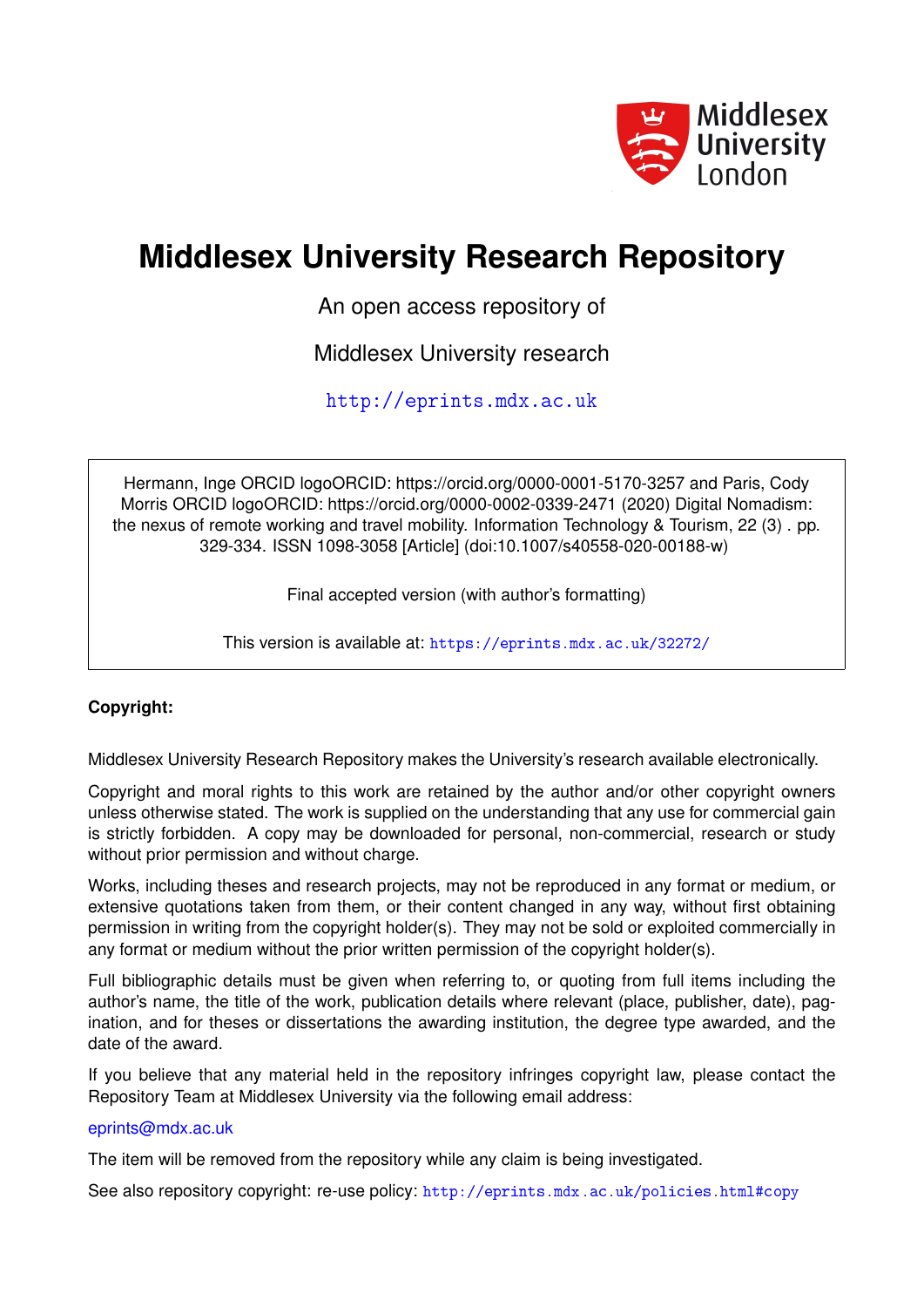# **Digital Nomadism: The nexus of remote working**

## **and travel mobility.**

Dr. Ir. Inge Hermann Head of International Office ROC van Amsterdam-Flevoland, Netherlands ORCID https://orcid.org/0000-0001-5170-3257 [i.hermann@rocva.nl](mailto:i.hermann@rocva.nl)

Dr. Cody Morris Paris Associate Professor of Social Science Deputy Director for Academic Planning and Research Middlesex University Dubai, Dubai, United Arab Emirates ORCID https://orcid.org/0000-0002-0339-2471 [c.paris@mdx.ac.ae](mailto:c.paris@mdx.ac.ae)

As the world went into lockdown due to the COVID-19 pandemic outbreak, people worldwide started to experience a 'new normal.' This 'new normal' has normalized remote-working and resulted in the mainstream adoption of technologies to support virtual collaboration, communication, and work from a distance. While the COVID-19 pandemic resulted in the restriction of mobility as borders were closed, airlines grounded, and daily commutes limited, visions of a potential future of 'remote-life' started to take shape. As professionals (and employers) around the world start to realize that they are no longer physically secured to their desks, offices, or work stations, they may now start to consider a future where they are remote-working from 'exotic' locations, often with lower costs of living (Phuket, Bali, or Costa Rica?) instead of working from 'home.' Companies around the world have extended their remote-working policies, implemented due to COVID, through 2021 and beyond, and are starting to consider a broader shift towards remote (or hybrid) workforce models as a means for reducing overhead costs while supporting employee productivity and wellbeing.

Authors' Final Pre-Proof Draft of paper for personal use. All references should be made to the definitive version: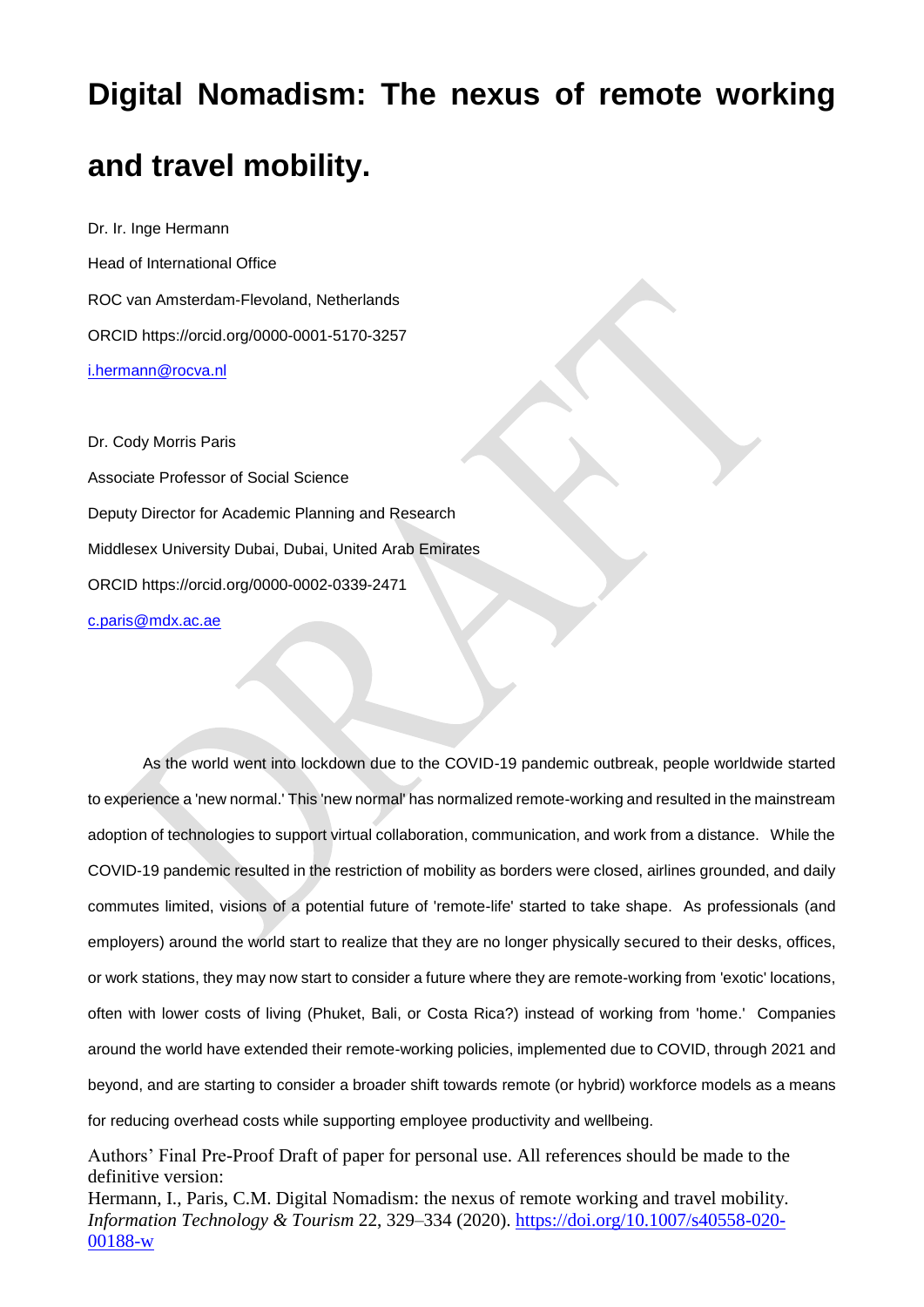The impacts of the COVID pandemic have rippled throughout the tourism industry. Even as the industry starts a long road to recovery, there will likely be lasting impacts. Business travel has been disrupted and will likely evolve in its post-COVID form, particularly with the 'remote' alternative and likely increase in travel costs (at least in the short term). Companies dependent on business travelers (particularly in the accommodation sector) will need to evolve as well. With travel restrictions in place and regulations frequently changing for entry/exit procedures (quarantining, COVID testing, etc.), most destination countries face a long road to recover to pre-pandemic arrival numbers. Several countries, including Estonia, Georgia, Bermuda, and Barbados (Table 1), have recently introduced a new type of visa that allows longer-term visits for remoteworkers. In other words, they are establishing "digital nomad" visas that provide residency (up to 1 year) to location-independent workers that allows them to work or run their business from the country regardless of the location or time zone of that business.

The COVID-19 pandemic may have accelerated the digital nomad phenomenon's normalization first predicted by Makimoto and Manners (1997) more than twenty years ago. This special issue brings together five papers focused on further deciphering the digital nomad phenomenon. While the call for papers for this special issue and much of the research included was completed prior the COVID-19 pandemic, the special issue engages with some very relatable and timely research questions contributing to the academic inquiry into the interdependence of mobility and technology that will continue to be of fundamental importance for current and future tourism practices (Hannam, Butler and Paris, 2014).

Table 1. Digital Nomad Visa 'Welcomes' from Bermuda and Barbados (September, 2020).

| Welcome to Work from Bermuda.                     | <b>Welcome to Barbados!</b>                      |
|---------------------------------------------------|--------------------------------------------------|
|                                                   |                                                  |
| If you are working remotely from home,            | On behalf of our beautiful island of Barbados,   |
| please take the opportunity to explore the        | I would like to extend a warm welcome to you.    |
| option of working remotely from Bermuda for       | Although the COVID 19 pandemic has been a        |
| the next year. Bermuda is safe, Bermuda is        | tremendous challenge to people around the        |
| friendly, Bermuda is close and Bermuda is         | world, we believe it has also opened up          |
| beautiful.                                        | opportunities.                                   |
|                                                   |                                                  |
| As a holder of a residential certificate you will | We recognise more people are working             |
| be a long-term visitor in Bermuda and we are      | remotely, sometimes in very stressful            |
| ready to share our vibrant culture and unique     | conditions, with little option for vacation. Our |
| brand of hospitality to cure the Coronavirus      | new 12 month Barbados Welcome Stamp, a           |
| blues. No need to be trapped in your              | visa that allows you to relocate and work from   |
| apartment in a densely populated city with the    | one of the world's most beloved tourism          |
| accompanying restrictions and high risk of        | destinations.                                    |
| infection; come spend the year with us            |                                                  |
| working or coding on the water.                   |                                                  |

Authors' Final Pre-Proof Draft of paper for personal use. All references should be made to the definitive version: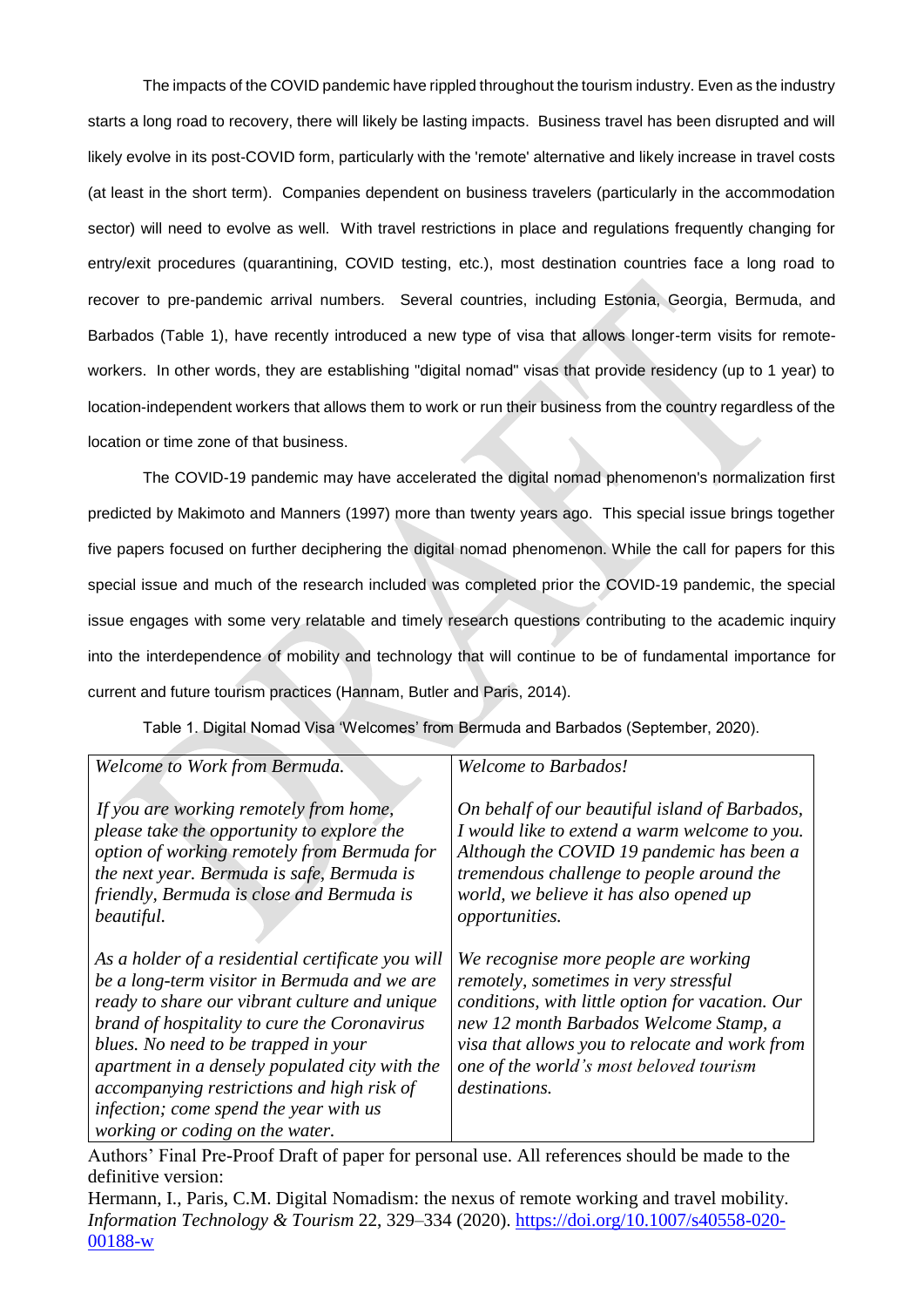*To date, Bermuda has successfully managed the Coronavirus Pandemic and our COVID-19 testing regime is the most stringent in the world. This has kept transmission of the virus to a minimum which allows our residents and visitors flexibility not seen in other jurisdictions… When ready, please complete the application form and you will get a response within five business days. On behalf of the Government and people of Bermuda, I look forward to welcoming remote workers, self-employed digital nomads and university students engaged in remote learning to our shores. Start packing, you could be here as soon as next week. See you soon, E. David Burt, JP, MP Premier of Bermuda <https://forms.gov.bm/work-from-bermuda/> We believe we have something very special to offer on this little rock we call Barbados. Our friendly people, professional services, commitment to education and importantly safety and security, all make Barbados an ideal place to live for both singles and families. Thank you for considering making Barbados your new home. Blessings, Mia Amor Mottley, Q.C., M.P. Prime Minister of Barbados* <https://www.barbadoswelcomestamp.bb/>

### **Digital nomads**

When Tsugio Makimoto and David Manners published their future-looking manifesto *Digital Nomads*  in 1997, they envisioned a globalized world in which new technologies, new kinds of work arrangements, and a growing emphasis on entrepreneurial practices would radically change our lives, blurring distinctions between work, leisure, home, and travel. They argued that companies would continue to adapt to be competitive in the (virtual) global market place, and, as a result, people would be forced to choose whether to live the life of a settler or nomad (Makimoto and Manners, 1997). Today, more than 20 years later, their vision of a world in which people would be liberated from daily commuting to/from their office cubicles has indeed become a reality for many, be it either by choice or involuntary (Thompson, 2019).

Situated within a broad range of mobile lifestyles practices and lifestyle migration patterns are those of location-independent workers, often referred to as "digital nomads," who can work almost anywhere, anytime, thanks to the ubiquity of digital infrastructure and technological advances (Blatt and Gallagher 2013). The urge to be "location independent" is often associated with a search for (personal) freedom, adventure, and an escape from the traditional work environment (Muller, 2016; Reichenberger, 2018; Sutherland and Jarrahi, 2017). While nomadic workers typically travel by their work, digital nomads travel while working and, therefore,

Authors' Final Pre-Proof Draft of paper for personal use. All references should be made to the definitive version: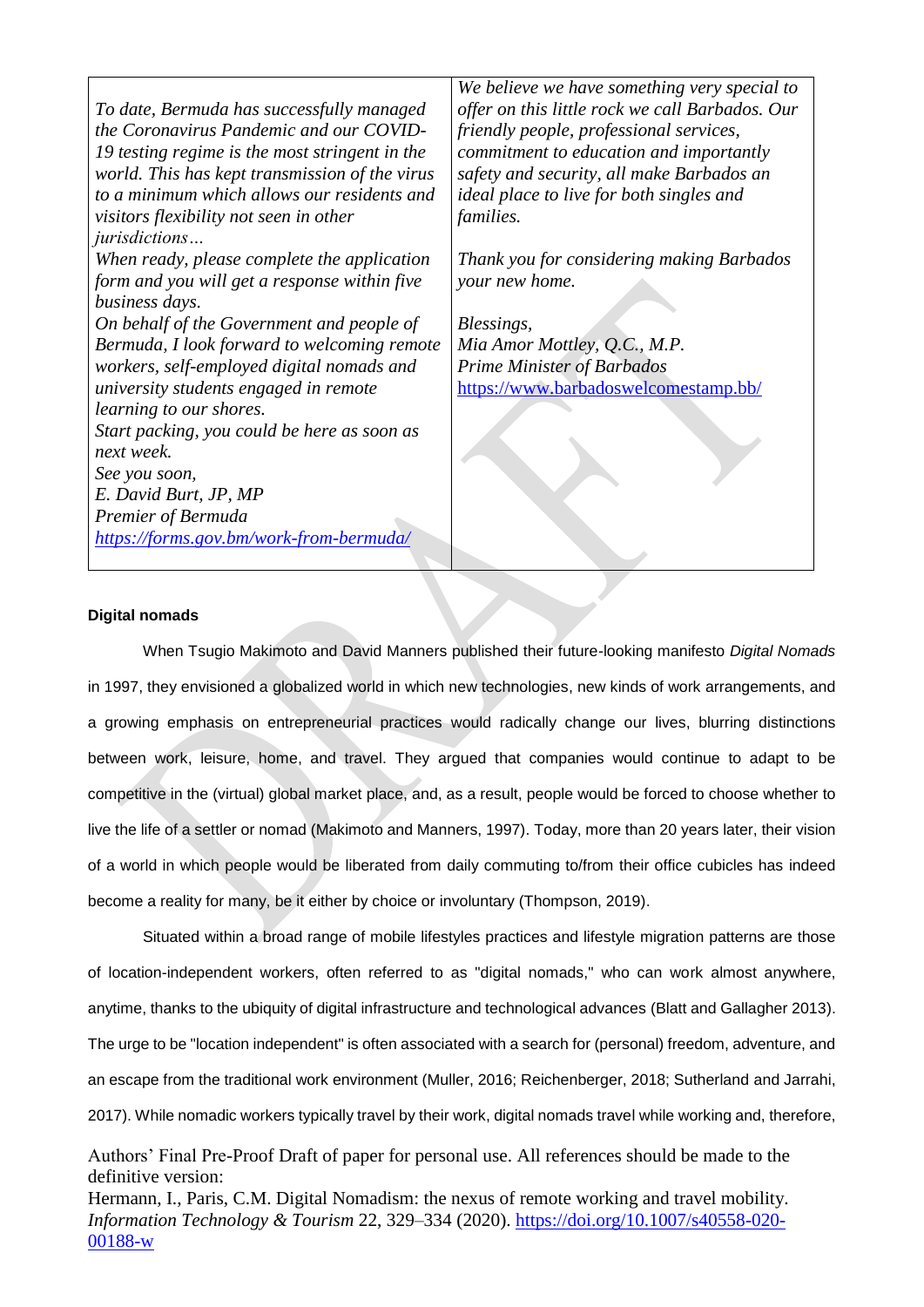instead of moving merely between spaces and locations for work, digital nomads also have to be flexible around whatever spaces they find in the locations they choose to travel (Nash, 2018). In doing so, movement between places is driven by a quest for the "good life" rather than purely employment opportunities (Muller 2016).

Although it is difficult to pinpoint a specific number of digital nomads (particularly in the midst of the COVID-19 pandemic), a study in 2018 by MBO illustrates the rise of this particular lifestyle movement: rough estimations are up to 4.8 million digital nomads in the United States (MBO 2018) alone. However, as the number of long-term remote workers continues to rise globally, the number of digital nomads will continue to grow. Furthermore, a Google.com search on ["digital nomads"] in September 2020 generated 5,700,000 generic results (up from 1,300,000 generic results in January 2019). The search provided a glance of the content of various news articles and popular press, websites, blog posts, tutorials, and social media posts, many of which seem to elucidate the compelling notion that traveling the globe while working remotely is something everyone *can* or – as some argue - *should* act on in their pursuit for a better, or at least different, way of life.

Digital nomads are symbolic of the contemporary liquid society in which individuals are continuously 'on the move' (Baumann, 2006; Urry, 2007; Muller, 2016; Reichenberger, 2018; Sutherland & Jarrahi, 2017). Seemingly, what makes the lifestyle so befitting and appealing for many is a combination of several broader structural trends, including globalization, technological innovations, and the shifting arrangements of work and social life. Although these developments can be challenging for many around the world, as work becomes more flexible, precarious, and often low paid, they play out rather well for digital nomads who embrace this new (labor) landscape in their pursuit for more autonomy, flexibility, and excitement outside of work (Altringer, 2015). Conversely, despite its alternative lifestyle aura, digital nomadism does not necessarily disrupt institutional structures, social expectations, or daily routines that define contemporary life. However, instead, digital nomads adapt to neoliberal changes by using their entrepreneurial thinking and technological skills to construct their lifestyle.

In addition to being geographically mobile, digital nomads often move between different jobs and positions to sustain their remote lifestyle. The proliferation of information and communication technologies (ICTs) has provided digital nomads with professional flexibility and adaptability tools. Therefore, contrary to prior representations of nomadic travelers, digital nomads should not, necessarily, be regarded as those living

Authors' Final Pre-Proof Draft of paper for personal use. All references should be made to the definitive version: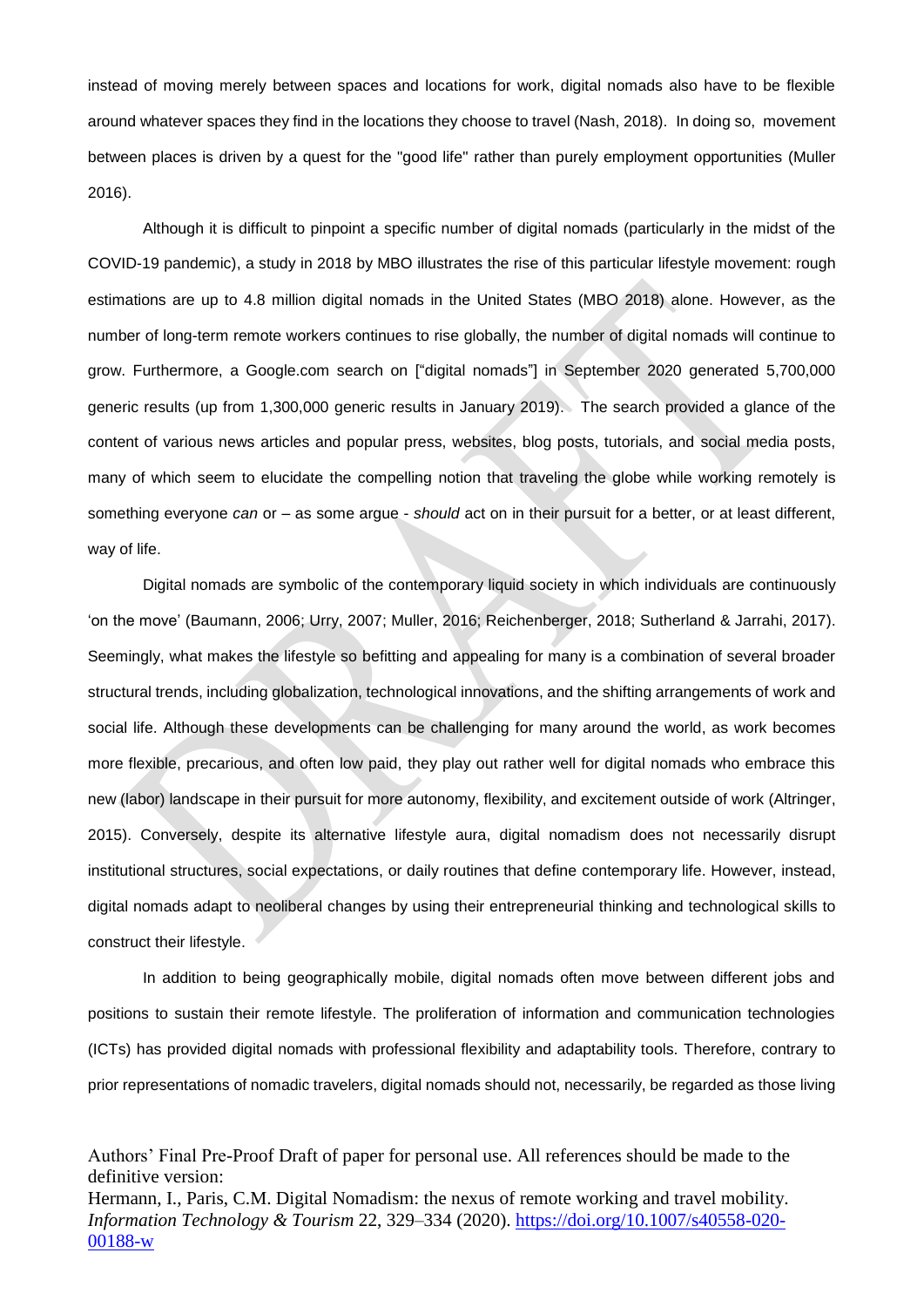on the margins or outside "normal" society, but as those 'happy few' pursuing a lifestyle in which continuous participation in the labor force is combined with (and results in) a mobile life that holds purpose and meaning.

Digital nomads shape and reshape their professional and personal lives to uphold their desired lifestyle, blending work, and leisure with travel (Makimoto & Manners 1997; Urry 2007). Traditionally, digital nomads have been employed as freelancers, travel bloggers, or independent internet entrepreneurs in tech- (supported) fields, but more recently also become increasingly common in a range of other roles and sectors, with jobs ranging from web designer to language tutor, and from software engineer to virtual assistant. Nonetheless, for many digital nomads, the desire to travel has been the leading factor in choosing to live a nomadic lifestyle, leaving serious considerations on attaining sufficient location-independent income largely unattained at first. Coinciding with the growth of digital nomads seeking a location-independent lifestyle of work and travel, the market of intermediaries offering support services has grown. This includes mentorship programs, co-living, and co-office space, domain-specific assistance (legal, technical), and agencies to help digital nomads kick-start their new mobile lifestyle. Alongside these secondary agents is an emergent cottage industry of nomads who fund their lifestyle by teaching others how to become a digital nomad. By transforming their mobile lifestyle narratives into a primary commodity - through coaching, blogging, organizing events, and retreats – their lifestyle strategy and practical knowledge have become a 'revenue-generating system, aimed at other potentially like-minded people' (Mancinelli, 2018: 317).

Despite being portrayed as beach-bound laptop workers with high levels of self-reliance and minimal constraints, digital nomads also must navigate the precariousness, high risks, loneliness, and uncertainty that comes with the lifestyle. In an attempt to overcome these issues, many seek to be around (but not necessarily interact with) like-minded others in exotic locations around the globe, such as Chiang Mai, Medellin, Ubud and Phuket. In response, companies have started offering (relatively) expensive, all-inclusive community settings such as co-living/co-working spaces, camps and cruises, providing digital nomads with a bubble-like comfortable, middle-class, Western environment in which visible social interactions can take place within any location around the global, though excluding the local population and cultural contexts (Thompson, 2019).

Authors' Final Pre-Proof Draft of paper for personal use. All references should be made to the definitive version: Hermann, I., Paris, C.M. Digital Nomadism: the nexus of remote working and travel mobility. *Information Technology & Tourism* 22, 329–334 (2020). [https://doi.org/10.1007/s40558-020-](https://doi.org/10.1007/s40558-020-00188-w) [00188-w](https://doi.org/10.1007/s40558-020-00188-w) Due to digital nomadism's relative novelty, research is emergent and still fragmented (Schlagwein, 2018; Reichenberger, 2018; Müller 2016; Nash et al., 2018; Thompson, 2019; German Molz and Paris, 2015). In this special issue, we aimed to expand current knowledge of the digital nomad phenomenon and the interdependencies of technology and mobility at the work-leisure-travel nexus. Collectively, the contributors critically examine and debate current developments and issues (related to) digital nomadism through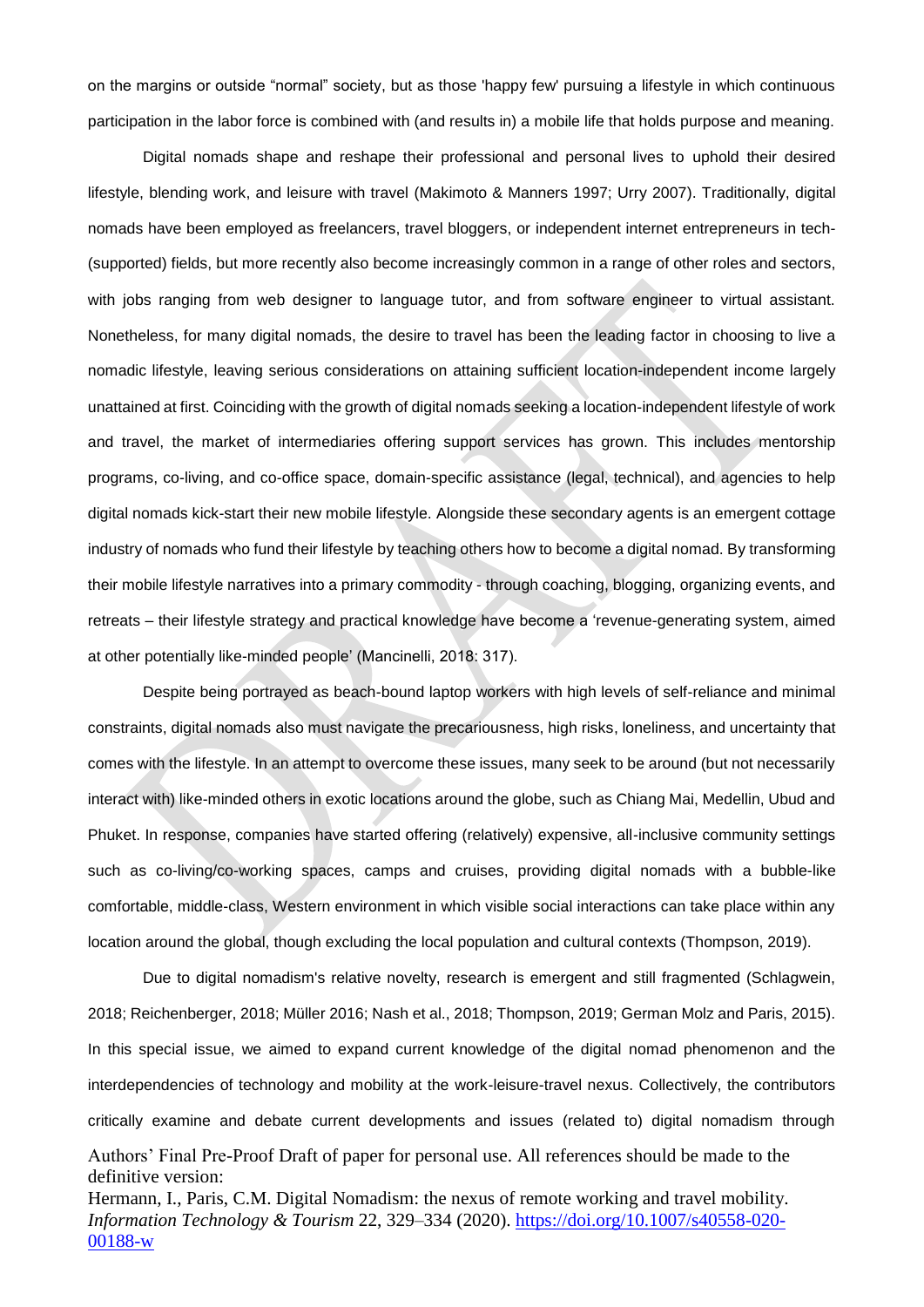conceptual, theoretical, methodological, and empirical insights and may inform future directions for tourism research, policymaking, and daily practices.

Jennifer Sin Huang von Zumbusch and Lidija Lalicic (2020) explore the role of co-living spaces in digital nomads' wellbeing. Through in-depth interviews, their study provides insights into the lived experiences of digital nomads in co-living spaces. With the recent growth of the co-living accommodation sector, insights from the study could inform the development and operation of co-living spaces.

Nina Willment (2020)'s study is an engaging exploration of the workplace performances of digital nomadism among travel bloggers, engaging in issues of online self-presentation, authenticity, and place. The study demonstrated the inherent role of technology and the performance of digital nomadism for travel bloggers' work.

Dave Cook (2020) critically examines the generic digital nomad idea of freedom, represented by an imagined lifestyle of tensionless work, leisure, and mobility. Employing a robust longitudinal ethnographic fieldwork that tracked sixteen digital nomads over a four-year period, the study presents an insightful assessment of the reality of digital nomadism. In reality, digital nomadism requires high levels of discipline and self-disciplining practices to separate work and leisure time.

Fabiola Mancinelli (2020) argues that digital nomadism is not an 'alternative' lifestyle challenging the status quo. Instead, it is an opportunistic adaptation to the neoliberal order, whereby digital nomads take advantage of privileged nationalities to navigate global inequalities in the capitalist system. Based on ethnographic research, the study contrasts the socio-cultural imaginaries of (in)mobility and the economic strategies employed to sustain continued mobility.

Hannonen Olga (2020) wades through the somewhat fragmented and emerging literature on digital nomadism to provide some conceptual clarity of the digital nomad phenomenon. In doing so, she frames digital nomadism within lifestyle mobilities and examines the phenomenon within the context of other contemporary forms of location-independent work and lifestyle-led mobility.

Thank you to all of the contributors to this special, including the authors and reviewers.

### **References**

Authors' Final Pre-Proof Draft of paper for personal use. All references should be made to the definitive version: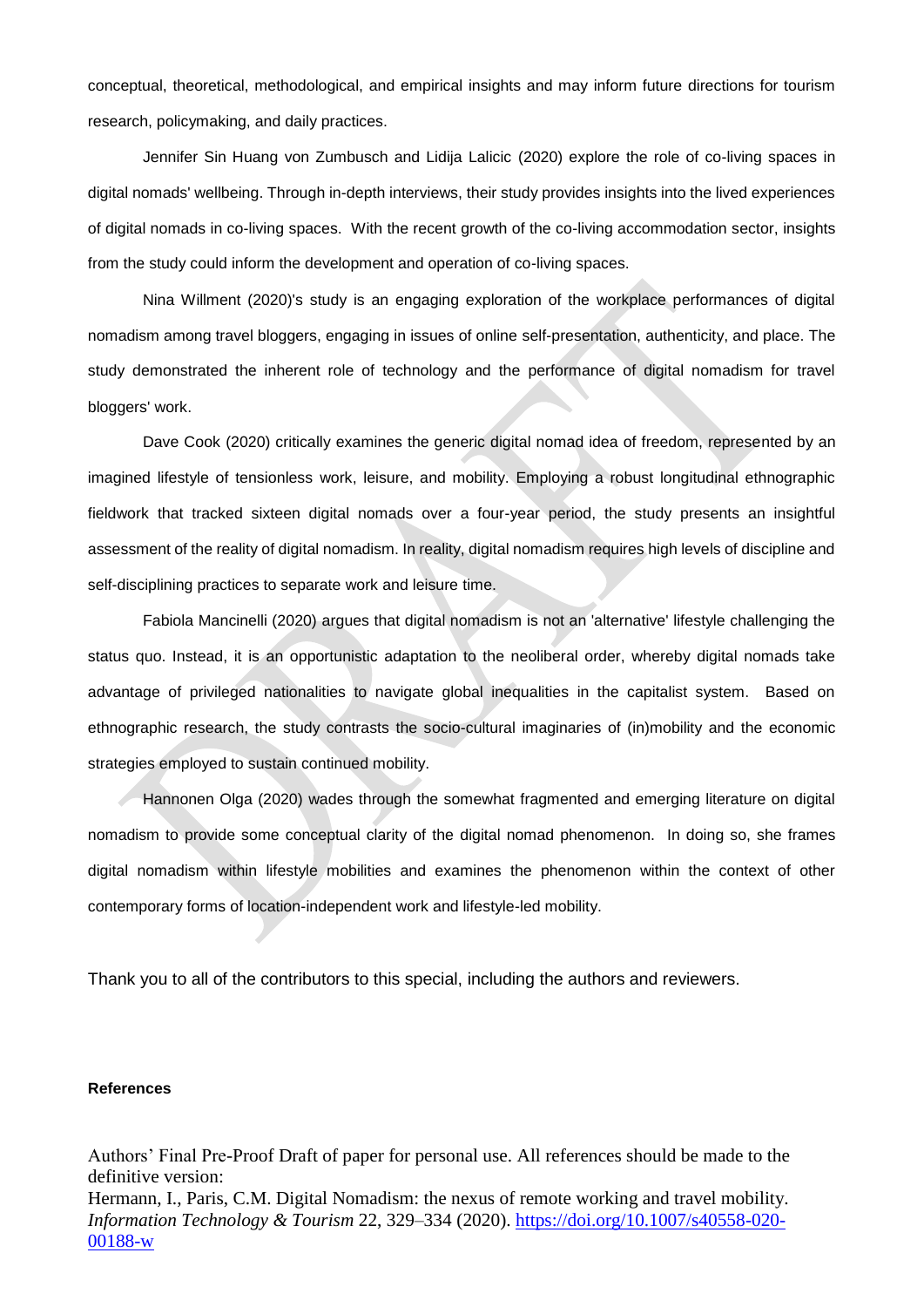- Altringer, B. (2015). Globetrotting Digital Nomads: The Future of Work or to Good to Be True? In Forbes leadership Forum.
- Blatt, K. & Gallagher, J. (2013). Mobile workforce: The rise of the mobilocracy. In P. Bruck, & M. Rao (Eds.), *Global Mobile: Applications and innovations for the Worldwide mobile ecosystem*. Medford, NJ: Information Today, Inc. pp. 275 - 292.
- Bauman, Z. (2006). *Liquid Times*. Cambridge: Polity Press.
- Cook, D. The freedom trap: digital nomads and the use of disciplining practices to manage work/leisure boundaries. Inf Technol Tourism (2020). https://doi.org/10.1007/s40558-020-00172-4
- Germann Molz, J. & Paris, C.M. (2015) The Social Affordances of Flashpacking: Exploring the Mobility Nexus of Travel and Communication, Mobilities, 10:2, 173-192, DOI: 10.1080/17450101.2013.848605
- Hannam, K., Butler, G., & Paris, C.M. (2014). Developments and Key Issues in tourism mobilities. *Annals of Tourism Research*, 44, 171-185.
- Mancinelli, F. (2018) A practice of togetherness: home imaginings in the life of location-independent families, *Int. J. Tourism Anthropology*, 6(4), pp. 307–322.
- Mancinelli, F. Digital nomads: freedom, responsibility and the neoliberal order. Inf Technol Tourism (2020). https://doi.org/10.1007/s40558-020-00174-2
- Makimoto, T. & Manners, D., (1997) Digital nomad, New York, Wiley.
- MBO (2018) *Digital Nomadism: A Rising Trend*. https://www.mbopartners.com/uploads/files/state-ofindependence-reports/StateofIndependence-ResearchBrief-DigitalNomads.pdf. Accessed on February 25, 2019.
- Müller, A (2016). The digital nomad: Buzzword or research category? *Transnational Social Review* 6: 344-348.
- Nash, C., Jarrahi, M.H., Sutherland, W. and Phillips, G. (2018). March. Digital nomads beyond the buzzword: Defining digital nomadic work and use of digital technologies. In International Conference on Information (pp. 207-217). Springer, Cham.
- Olga, H. In search of a digital nomad: defining the phenomenon. Inf Technol Tourism (2020). https://doi.org/10.1007/s40558-020-00177-z
- Reichenberger, I. (2018). Digital nomads a quest for holistic freedom in work and leisure. *Annals of Leisure Research*, 21(3): 364-380, https://doi.org/10.1080/11745398.2017.1358098

Authors' Final Pre-Proof Draft of paper for personal use. All references should be made to the definitive version: